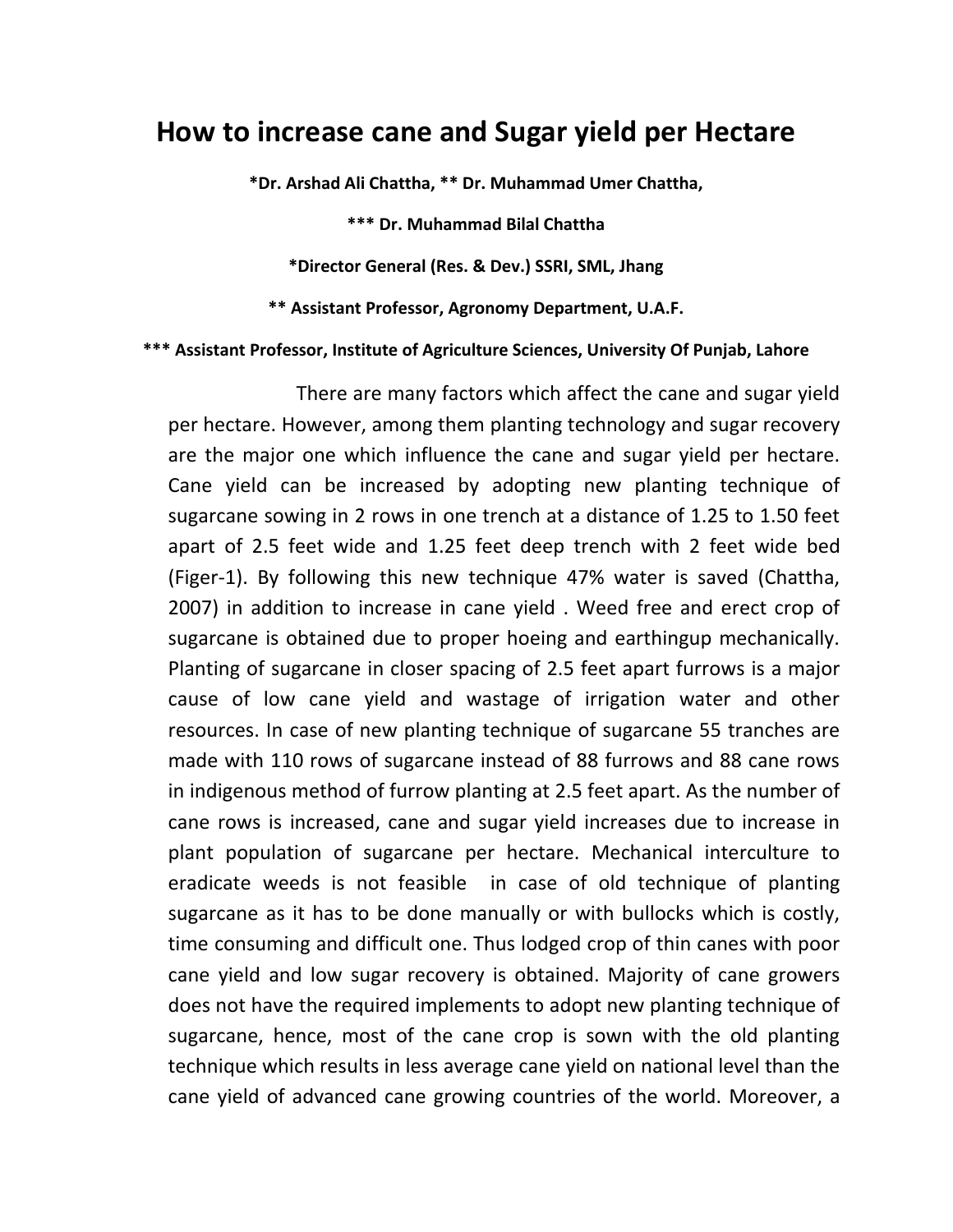lot of irrigation water and weedicides are wasted in case of planting sugarcane with old technique. To increase cane yield soil also plays a very prominent role. Sugar cane can be grown on all types of soil but loam soils are considered the best for good crop yield. The pH of soil should also be less than 8.5.the soil should be well drained with 2% organic matter. Soil should be prepared up to 45 cm depth as 75% portion of roots is accommodated there some roots may penetrate to deeper regions. Soil organic matter may be improved by adding farm yard manure, filter cake or by green manuring of leguminous crops like guara, daincha , jantar, sunhemp and barseem etc. Addition of farm yard manure ,filter cake or green manuring should be done 6-7 weeks before planting of sugar cane. Irrigation may be applied for quick decomposition of organic manures. For thorough decomposition of green manures half bag of urea can be applied. The whole field has to be irrigated every time during the whole season. Though there are many other factors which affect the cane yield but these factors can be managed whereas problem of availability of proper implements cannot be ensured without the help of government or sugar industry. As regards sugar yield per hectare it can be increased by improving the sugar recovery of the cane crop. Sugar recovery can be improved by crushing high sugar varieties/clones like CPF-246, CPF-247, CPF-248, CPF-237, HSF-240, HSF-242, SPF-234 US-633, US-133, US-127, US-704, US-778, US-718, US-247, US-658, CSSG-2402, CPSG-25 and CPSG-2923. Quality cane production can be ensured by adopting a number of production technology concerns such as use of promising varieties as seed, timely sowing, optimum and timely application of balanced fertilizer, irrigation water, harvesting and supply of mature cane, effective disease or pest control or proper weed eradication and better ratoon crop management. Very little attention is paid to all such factors to improve the cane and sugar yield per hectare. However, a strong managerial gesture at industry level is equally important to safeguard effective selection and utilization of quality cane at mills doorsteps for better sugar recovery. As this is only possible by ensuring efficient and competent employment, incentivized quality cane procurement, discouragement of supply of poor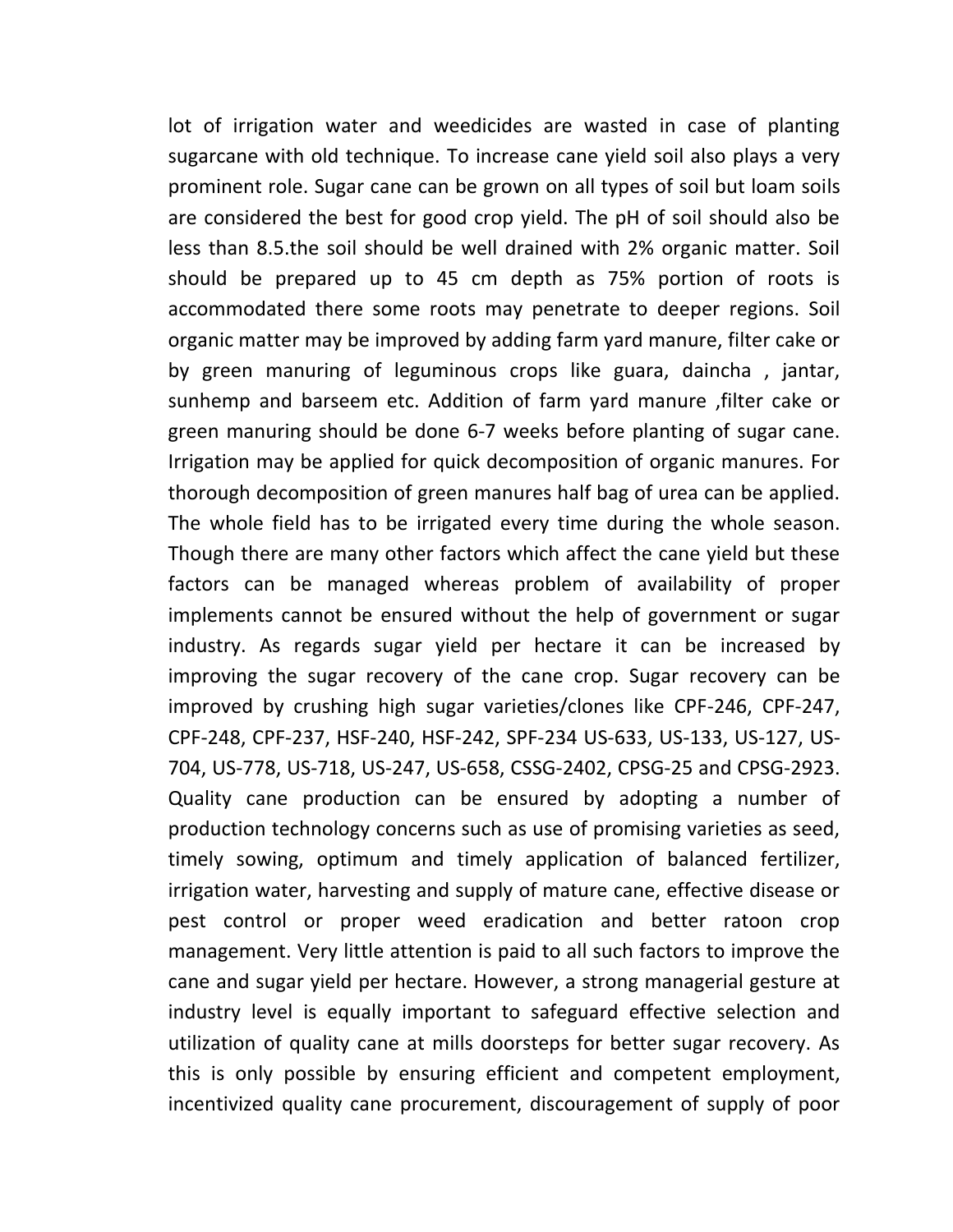quality or staled and un-cleaned cane at the mills cane yard to avoid rusting and fermentation and the professional honesty on part of mills as well as growers level in order to meet the challenge of more sugar recovery per unit cane weight to increase the sugar production per hectare. Crushing of low sugar varieties is a major hurdle towards sugar recovery improvement. The planting of low sugar varieties like SPF-238, SPSG-79, CO-1148 (India) and Triton have posed a serious threat to the viability and even existence of such sugar mills which are getting less than 10% sugar recovery at the prevailing cane and sugar prices. The industry should not accept crushing of such low sugar varieties in the mills to save it self from total failure. Use of organic manures like farm yard manure, poultry feces, stillage waste, stillage water, filter cake (press mud) and green manuring in addition to inorganic fertilizers can also help to increase the cane and sugar yield per hectare. Use of balanced fertilizer is a key for better cane yield and good sugar recovery as use of nitrogenous fertilizer without phosphorous and potash makes the cane plant succulent and invites the insect pest and encourage the lodging of the sugarcane crop whereas phosphorous and potash fertilizers increase the resistance of the cane plant and improve the sugar recovery for better cane and sugar yield per hectare. The Farmers can be motivated to plant high sugar varieties by giving incentive on extra sugar present in the new cane varieties to get high sugar yield per hectare. In the same way planting of sugarcane by new production technique can be encouraged by providing implements like Sub Soiler, Rotavator, Disc harrow, Ridger and Intercultural ploughs on subsidized rates by the sugar industry and government . Sugarcane crop is very important as Sugar industry is the  $2<sup>nd</sup>$  largest in Pakistan after textile with 87 sugar mills across the country. Out of this total, 84 sugar mills are operational which have the crushing capacity of 89.62 million tones **(PSST, 2012)**. However, actual cane crushing is 50.09 million tones resulting in production of 5.03 million tones of sugar with a maximum sugar recovery of 10.00% **(PSST-2013)**. With only 1% increase in sugar recovery that is 11%, there will be 0.5 million tones increase in sugar production with a value of Rs.25 billion. The area under sugarcane cultivation is 1.128 million hectares. With a small increase in